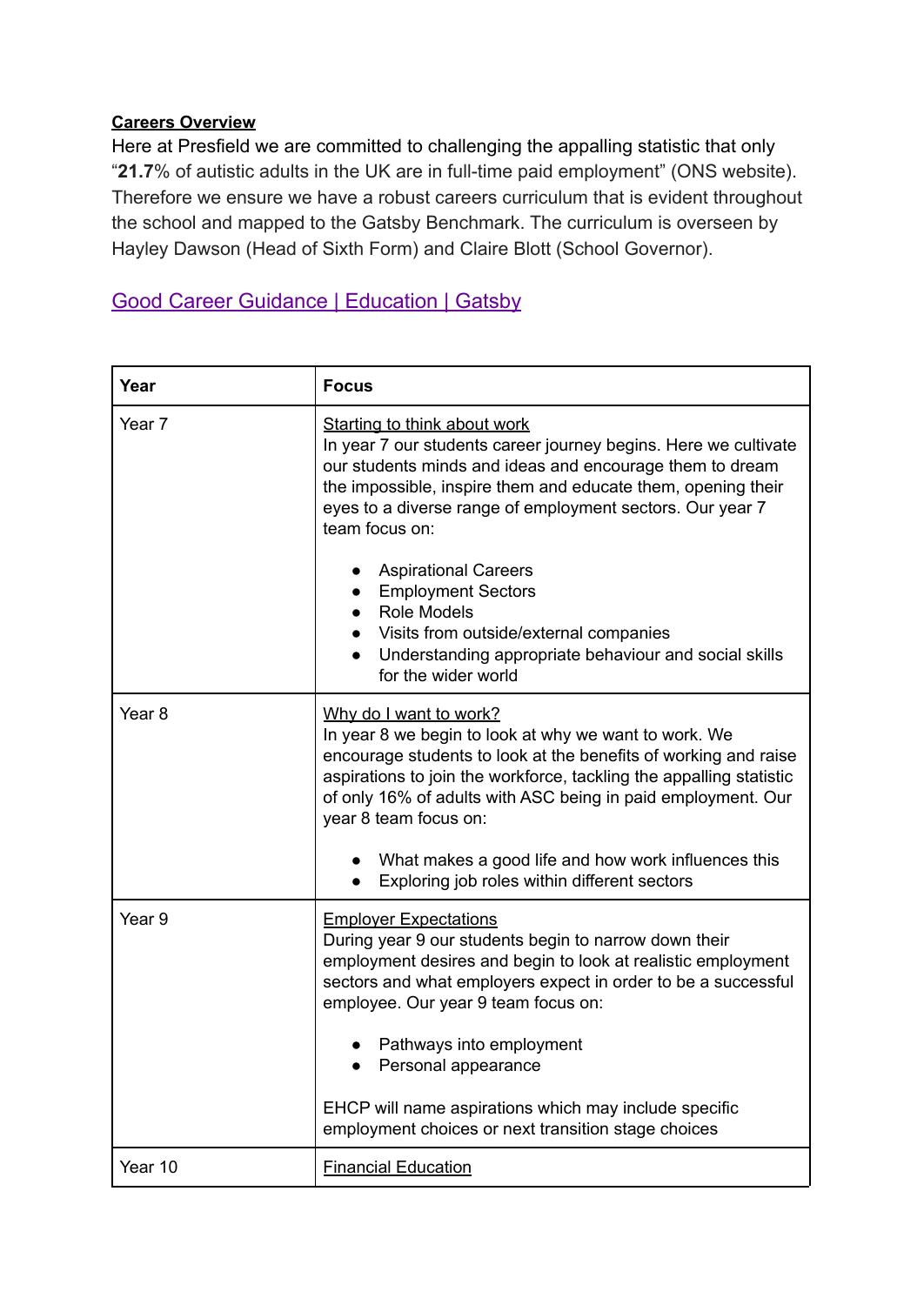|            | At the beginning of KS4 we start to explore finances and<br>encourage students to gain an understanding of the cost of<br>living and how finances are calculated.<br><b>Salaries</b><br>$\bullet$<br>Cost of living<br>• College taster sessions<br>Assemblies delivered by the national apprenticeship<br>$\bullet$<br>team, NCS and connexions are delivered to KS4 and 5<br>to expand the students knowledge of opportunities<br>available to them post 16.<br>EHCP reviews revisit aspirations named during year 9.<br>$\bullet$<br>Outcomes reflect journey the student is on and what we<br>can do to help the student to achieve their goals                                                                                                                                                                                                                     |
|------------|-------------------------------------------------------------------------------------------------------------------------------------------------------------------------------------------------------------------------------------------------------------------------------------------------------------------------------------------------------------------------------------------------------------------------------------------------------------------------------------------------------------------------------------------------------------------------------------------------------------------------------------------------------------------------------------------------------------------------------------------------------------------------------------------------------------------------------------------------------------------------|
| Year 11    | Will I be a good employee?<br>With our students thinking about their futures and getting ready<br>to take their next steps, year 11 is a time for reflection and<br>preparation. Students in year 11 look at if they have what it<br>takes to be a good employee. Our year 11 team focuses on:<br>Mock Interviews delivered by the EBP<br>$\bullet$<br>Applications<br>$\bullet$<br>Skills and qualities<br>$\bullet$<br>College taster sessions<br>$\bullet$<br>• Work experience<br>• Travel training<br>Assemblies delivered by the national apprenticeship<br>$\bullet$<br>team, NCS and connexions are delivered to KS4 and 5<br>to expand the students knowledge of opportunities<br>available to them post 16.<br>EHCP review revisit aspirations and outcomes to<br>$\bullet$<br>ensure the student is being supported to achieve their<br>employment potential |
| Sixth Form | Developing work preferences<br>Sixth Form is a time to further enhance our students skills and<br>further develop their ideas for the future. We spend our time in<br>Sixth Form working with students to ensure they have the<br>opportunity to reduce any ambiguity about their future steps.<br>Our Sixth Form team focuses on:<br>Long term work experiences<br>Long term college placements<br><b>External visits and speakers</b><br><b>Employability ready courses</b><br>• College visits<br>• Careers evening<br>Six for Sixth Pledges support volunteering and<br>employment opportunities and experiences<br>Students have individualised records of their journey                                                                                                                                                                                           |